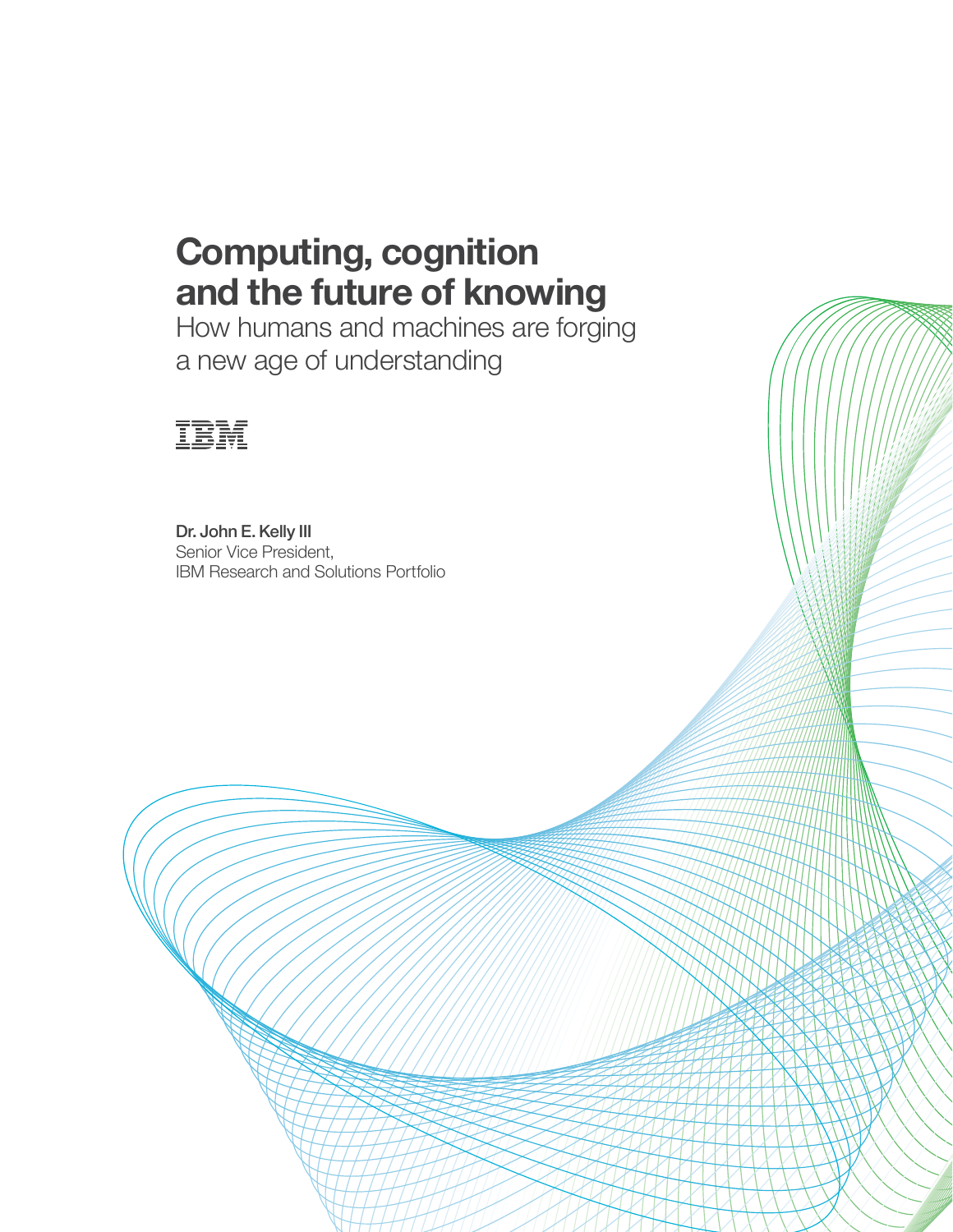Those systems have been deterministic; cognitive systems are probabilistic. They generate not just answers to numerical problems, but hypotheses, reasoned arguments and recommendations about more complex —and meaningful —bodies of data.

What's more, cognitive systems can make sense of the 80 percent of the world's data that computer scientists call "unstructured." This enables them to keep pace with the volume, complexity and unpredictability of information and systems in the modern world.

None of this involves either sentience or autonomy on the part of machines. Rather, it consists of augmenting the human ability to understand —and act upon —the complex systems of our society. This augmented intelligence is the necessary next step in our ability to harness technology in the pursuit of knowledge, to further our expertise and to improve the human condition. That is why it represents not just a new technology, but the dawn of a new era of technology, business and society: the Cognitive Era.

The success of cognitive computing will not be measured by Turing tests or a computer's ability to mimic humans. It will be measured in more practical ways, like return on investment, new market opportunities, diseases cured and lives saved.

It's not surprising that the public's imagination has been ignited by Artificial Intelligence since the term was first coined in 1955. In the ensuing 60 years, we have been alternately captivated by its promise, wary of its potential for abuse and frustrated by its slow development.

But like so many advanced technologies that were conceived before their time, Artificial Intelligence has come to be widely misunderstood—co-opted by Hollywood, mischaracterized by the media, portrayed as everything from savior to scourge of humanity. Those of us engaged in serious information science and in its application in the real world of business and society understand the enormous potential of intelligent systems. The future of such technology —which we believe will be cognitive, not "artificial"—has very different characteristics from those generally attributed to AI, spawning different kinds of technological, scientific and societal challenges and opportunities, with different requirements for governance, policy and management.

Cognitive computing refers to systems that learn at scale, reason with purpose and interact with humans naturally. Rather than being explicitly programmed, they learn and reason from their interactions with us and from their experiences with their environment. They are made possible by advances in a number of scientific fields over the past half-century, and are different in important ways from the information systems that preceded them.

Here at IBM, we have been working on the foundations of cognitive computing technology for decades, combining more than a dozen disciplines of advanced computer science with 100 years of business expertise. Now we are seeing first hand its potential to transform businesses, governments and society.

We have seen it turn big data from obstacle to opportunity, help physicians make early diagnoses for childhood disease and suggest creative solutions for building smarter cities. And we believe that this technology represents our best —perhaps our only —chance to help tackle some of the most enduring systemic issues facing our planet, from cancer and climate change to an increasingly complex global economy.



## **The history of computing and the rise of cognitive**

To understand the future of cognitive computing, it's important to place it in historical context. To date, there have been two distinct eras of computing —the Tabulating Era and the Programming Era —and IBM has played a central role in the development of both. We believe cognitive computing is the third and most transformational phase in computing's evolution. (Image 1)

### **The Tabulating Era** (1900s —1940s)

The birth of computing consisted of single-purpose mechanical systems that counted, using punched cards to input and store data, and to eventually instruct the machine what to do (albeit in a primitive way). These tabulation machines were essentially calculators that supported the scaling of both business and society, helping us to organize, understand, and manage everything from population growth to the advancement of a global economy.

The Tabulating Era (1900s –1940s)



The Programming Era (1950s –present)

Image 1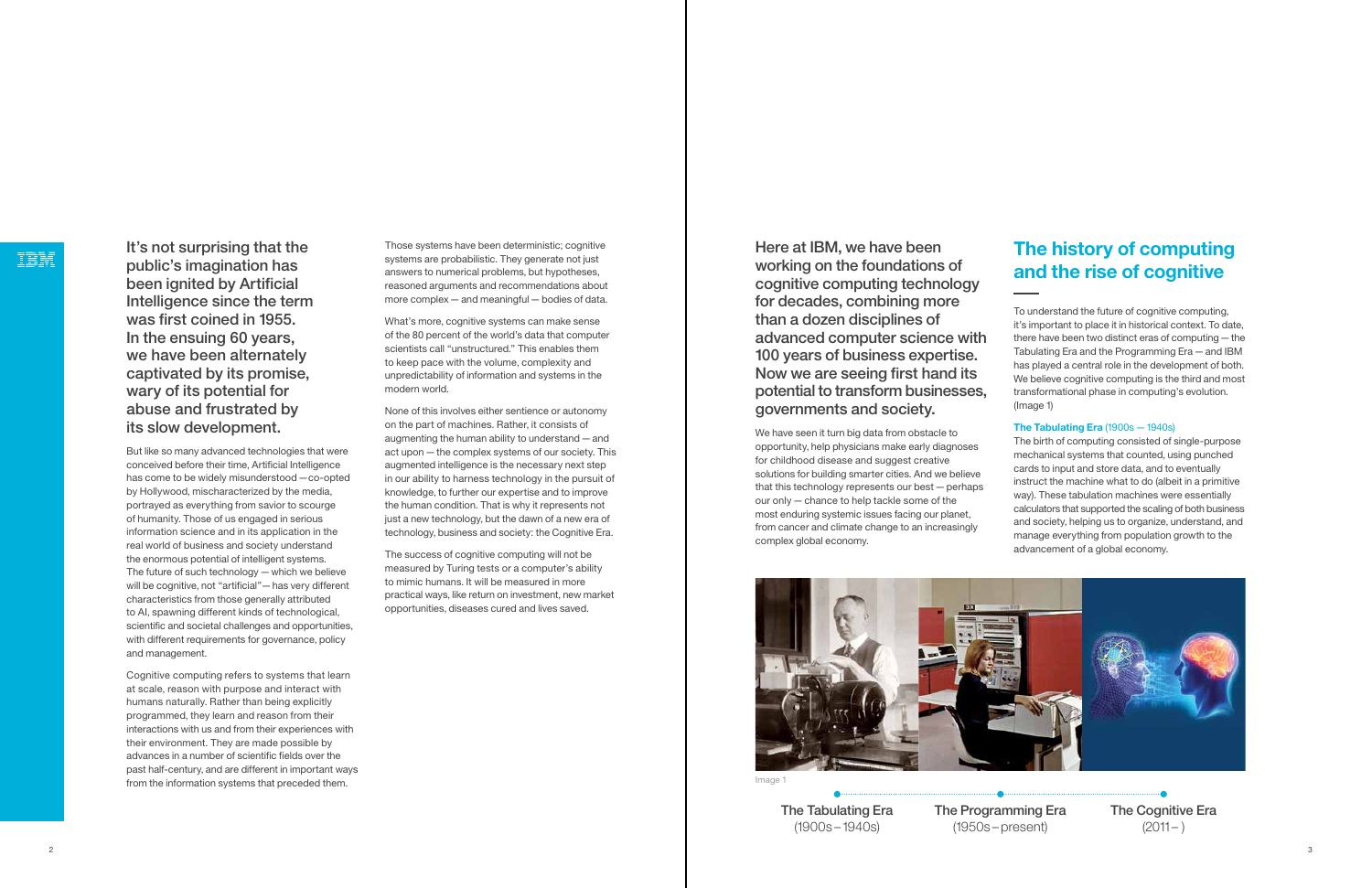### **The Programming Era** (1950s – present)

The shift from mechanical tabulators to electronic systems began during World War II, driven by military and scientific needs. Following the war, digital "computers" evolved rapidly and moved into businesses and governments. They performed if/then logical operations and loops, with instructions coded in software. Originally built around vacuum tubes, they were given a huge boost by the invention of the transistor and the microprocessor, which came to demonstrate "Moore's Law," doubling in capacity and speed every 18 months for six decades. Everything we now know as a computing device —from the mainframe to the personal computer, to the smartphone and tablet —is a programmable computer.

#### The Cognitive Era (2011 -)

The potential for something beyond programmable systems was foreseen as far back as 1960, when computing pioneer J.C.R. Licklider wrote his seminal paper "Man-Computer Symbiosis." Much of modern computing is based on Licklider's research and insights:

 *"Man-computer symbiosis is an expected development in cooperative interaction between men and electronic computers. It will involve very close coupling between the human and the electronic members of the partnership. The main aims are:*

- **1.** *to let computers facilitate formulative thinking as they now facilitate the solution of formulated problems, and*
- **2.** *to enable men and computers to cooperate in making decisions and controlling complex situations without inflexible dependence on predetermined programs…*

*Preliminary analyses indicate that the symbiotic partnership will perform intellectual operations much more effectively than man alone can perform them." 1 — J.C.R. Licklider, "Man-Computer Symbiosis,"*

*March 1960*

Licklider knew that cognitive computing would be a necessary and natural evolution of programmable computing, even if he didn't yet know how it would be accomplished. Fifty years later, massively parallel computing and the accumulation of oceans of structured and unstructured data would lay the groundwork for cognitive computing.

## **The world's first cognitive system**

In February 2011, the world was introduced to Watson, IBM's cognitive computing system that defeated Ken Jennings and Brad Rutter at *Jeopardy!*. It was the first widely seen demonstration of cognitive computing, and it marked the end of the so-called AI winter. The programmable systems that had revolutionized life over the previous six decades could not have made sense of the messy, unstructured data required to play *Jeopardy!.*  Watson's ability to answer subtle, complex, pun-laden questions made clear that a new era of computing was at hand.

Since *Jeopardy!*, Watson has tackled increasingly complex data sets and developed understanding, reasoning and learning that go far beyond deciphering. Indeed, the goal of cognitive computing is to illuminate aspects of our world that were previously invisible patterns and insight in unstructured data, in particular —allowing us to make more informed decisions about more consequential matters. The true potential of the Cognitive Era will be

realized by combining the data analytics and statistical reasoning of machines with uniquely human qualities, such as self-directed goals, common sense and ethical values.

This is what Watson was built to do, and is in fact already doing. Banks are analyzing customer requests and financial data to surface insights to help them make investment recommendations. Companies in heavily regulated industries are querying the system to keep up with ever-changing legislation and standards of compliance. And oncologists are testing ways in which cognitive systems can help interpret cancer patients' clinical information and identify individualized, evidencebased treatment options that leverage specialists' experience and research.

What is the experience of this like for the professionals involved? World-renowned oncologist Dr. Larry Norton of the Memorial Sloan Kettering Cancer Center, which is working with Watson to help physicians personalize cancer treatments, says, "Computer science is going to evolve rapidly, and medicine will evolve with it. This is coevolution. We'll help each other. I envision situations where myself [*sic*], the patient, the computer, my nurse and my graduate fellow are all in the examination room interacting with one another." *2*

We first saw hints of this symbiosis after Watson's chess-playing predecessor, Deep Blue, defeated World Chess Champion Garry Kasparov in 1997. Following that demonstration, Kasparov would go on to participate in new "freestyle" chess leagues, in which players are free to use any computer programs they like. In these leagues, some players compete unassisted. Some rely entirely on computer programs. But those players who combine computer input with their intuition and competitive instincts are the most successful. *3*

 "Teams of human plus machine dominated even the strongest computers. Human strategic guidance combined with the tactical acuity of a computer was overwhelming. We [people] could concentrate on strategic planning instead of spending so much time on calculations. Human creativity was even more paramount under these conditions." 4

—Garry Kasparov

## **The technical path forward and the science of what's possible**

While Licklider helped inform a philosophical approach to cognitive computing, there was little he could do to articulate the technical path forward. That path is still being defined, constantly adjusting as the world outside our computer labs evolves. In particular, we are keenly aware of how data is shaping the future. Gartner estimates that the world's information will grow by 800 percent in the next five years, and that 80 percent of that data will be unstructured. It includes everything humans have recorded in **language** (from textbooks to poems), captured in **images** (CAT scans to family photos) and recorded in **sounds**. It is the data hidden in aromas, tastes, textures and vibrations. It comes from our own activities, and from a planet being pervasively instrumented.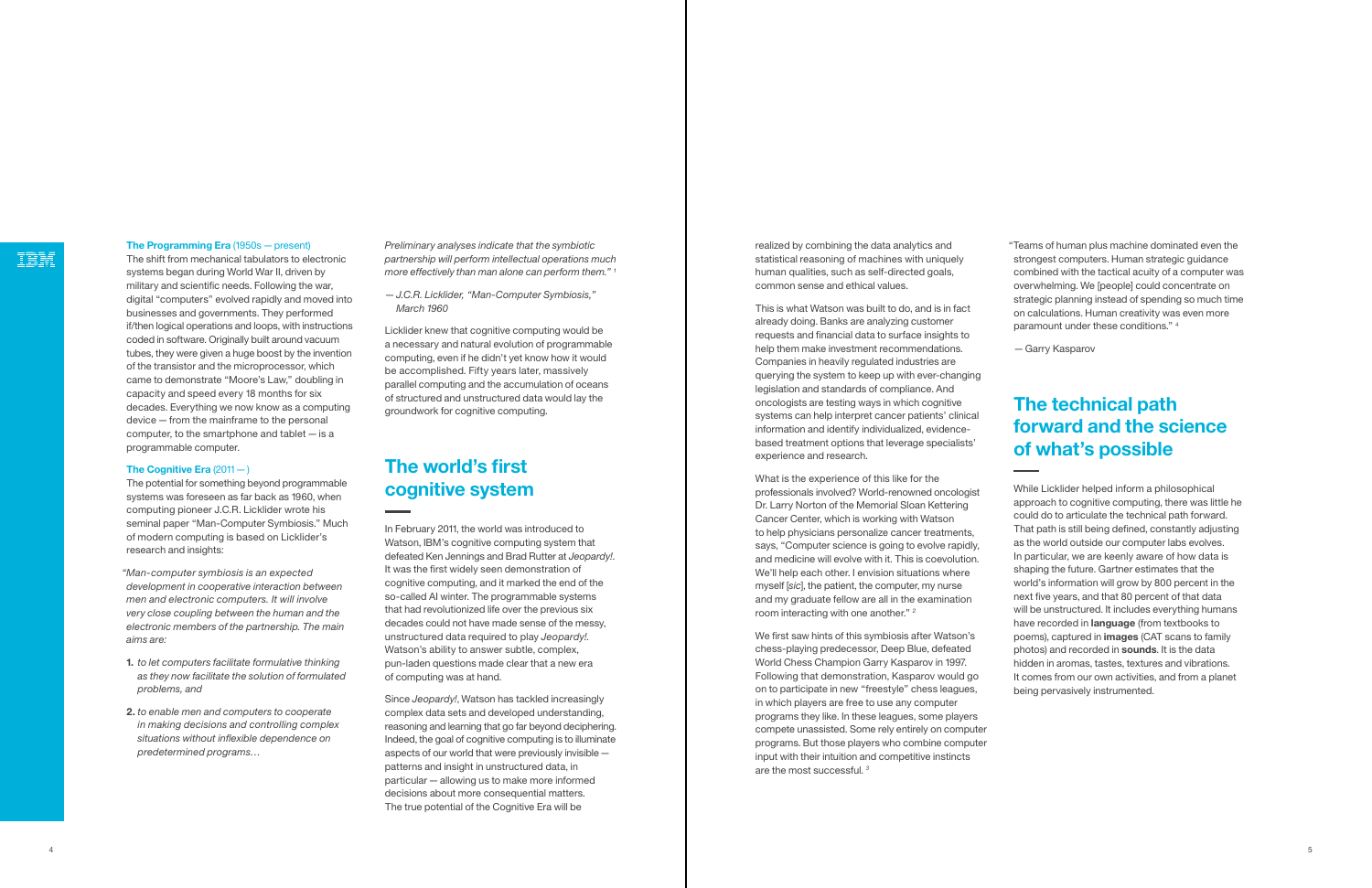In a global economy and society where value increasingly comes from information, knowledge and services, this data represents the most abundant, valuable and complex raw material in the world. And until now, we have not had the means to mine it effectively.

Programmable systems are based on rules that shepherd data through a series of predetermined processes to arrive at outcomes. While they are powerful and complex, they are deterministic thriving on structured data, but incapable of processing qualitative or unpredictable input. This rigidity limits their usefulness in addressing many aspects of a complex, emergent world, where ambiguity and uncertainty abound.

Cognitive systems are probabilistic, meaning they are designed to adapt and make sense of the complexity and unpredictability of unstructured information. They can "read" text, "see" images and "hear" natural speech. And they interpret that information, organize it and offer explanations of what it means, along with the rationale for their conclusions. They do not offer definitive answers. In fact, they do not "know" the answer. Rather, they are designed to weigh information and ideas from multiple sources, to reason, and then offer hypotheses for consideration. A cognitive system assigns a confidence level to each potential insight or answer.

A mistake Watson made during *Jeopardy!* illustrates this. At the end of the first day of competition, the category for "Final Jeopardy" was "US Cities," and the clue was, "Its largest airport was named for a World War II hero; its second largest, for a World War II battle." The answer is Chicago (O'Hare and Midway). Watson guessed, "What is Toronto?????" There are many reasons why Watson was confused by this question, including its grammatical structure, the presence of a city in Illinois named Toronto and the Toronto Blue Jays playing baseball in the American League.

As a result, Watson's confidence level was incredibly low: 14 percent. If this had been a regular *Jeopardy!* clue, where contestants must buzz in, rather than one in "Final Jeopardy," that confidence level would have caused Watson not to press its buzzer. Watson knew what it didn't know as indicated by the five question marks shown in Image 2.

### However, cognitive systems can learn from their mistakes. Large-scale machine learning is the process by which cognitive systems improve with training and use.

After ingesting a corpus of knowledge, curated by experts on any given subject, cognitive systems are trained by being fed a series of question-and-answer pairs. This machine "knowledge" is then enhanced as humans interact with the system, providing feedback on the accuracy of the system's responses.

When Watson played *Jeopardy!*, it did one thing natural language Q&A, based on five technologies. Today, Q&A is only one of many Watson capabilities available as an application programming interface. Since then, we have developed more than two dozen new APIs, powered by 50 different cognitive technologies. This is a critical distinction between the technical approach to cognitive computing and other current approaches to Artificial Intelligence. Cognitive computing is not a single discipline of computer science. It is the combination of multiple academic fields, from hardware architecture to algorithmic strategy to process design to industry expertise.

Many products and services that we use every day —from search-engine advertising applications to facial recognition on social media sites to "smart" cars, phones and electric grids —are beginning to demonstrate aspects of Artificial Intelligence.

Most consist of purpose-built, narrowly focused applications, specific to a particular service. They use a few of the core capabilities of cognitive computing. Some use text mining. Others use image recognition with machine learning. Most are limited to the application for which they were conceived.

**Cognitive systems, in contrast, combine five core capabilities:**

**1. They create deeper human engagement:**  Cognitive systems create more fully human interactions with people —based on the mode, form and quality each person prefers. They take advantage of the data available today to create a fine-grained picture of individuals —such as geolocation data, web interactions, transaction



history, loyalty program patterns, electronic medical records and data from wearables and add to that picture details that have been difficult or impossible to detect: tone, sentiment, emotional state, environmental conditions and the strength and nature of a person's relationships. They reason through the sum total of all this structured and unstructured data to find what really matters in engaging a person. By continuously learning, these engagements deliver greater and greater value, and become more natural, anticipatory and emotionally appropriate.

### **2. They scale and elevate expertise:**

Every industry's and profession's knowledge is expanding at a rate faster than any professional can keep up with —journals, new protocols, new legislation, new practices and entirely new fields. A clear example is found in healthcare, where it is estimated that in 1950, it took 50 years to double the world's medical knowledge; by 1980, seven years; and in 2015, less than three years. Meanwhile, each person will generate one million gigabytes of health-related data in his or her lifetime, the equivalent of about 300 million books.

Cognitive systems are designed to help organizations keep pace, serving as a companion for professionals to enhance their performance. Because these systems master the language of professions —the language of medicine, or sales, or cuisine —they can both understand and teach complex expertise. This reduces the time required for a professional to become an expert. In addition, because these systems are taught by leading practitioners —whether in customer service, oncology diagnosis, case law or any other field —they make available to broad populations the know-how of the best.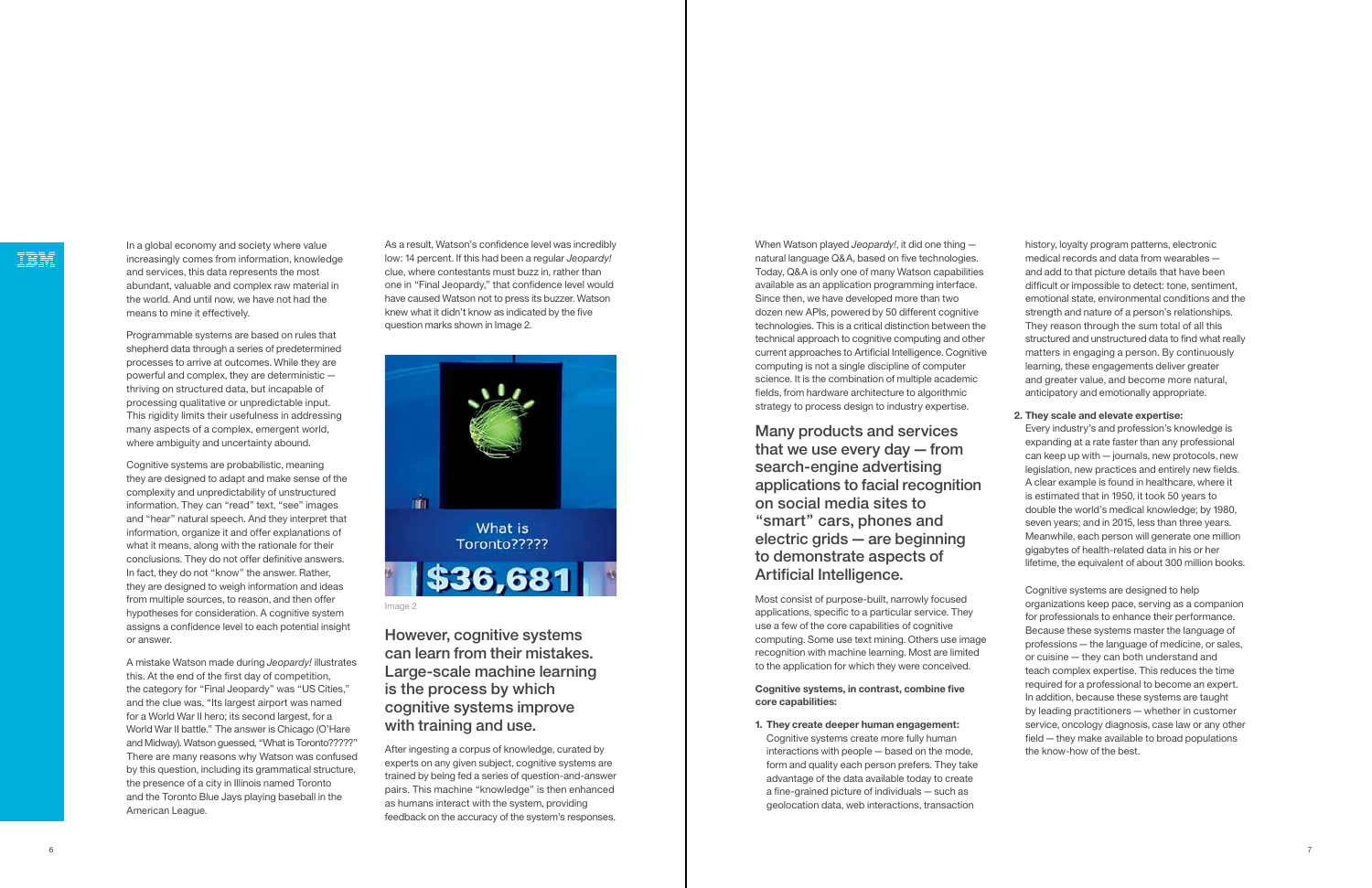### **3. They infuse products and services with cognition:**

Cognition enables new classes of products and services to sense, reason and learn about their users and the world around them. This allows for continuous improvement and adaptation, and for augmentation of their capabilities to deliver uses not previously imagined. We see this happening already with cars, medical devices, appliances and even toys. The Internet of Things is dramatically expanding the universe of digital products and services —and where code and data go, cognition can now follow.

### **4. They enable cognitive processes and operations:**

Cognition also transforms how a company operates. Business processes infused with cognitive capabilities capitalize on the phenomenon of data, from internal and external sources. This gives them heightened awareness of workflows, context and environment, leading to continuous learning, better forecasting and increased operational effectiveness —along with decision-making at the speed of today's data. This is good news in a world where, for example, an average billion-dollar company spends almost 1,000 person hours per week managing its suppliers.

### **5. They enhance exploration and discovery:**

Ultimately, the most powerful tool that cognitive businesses will possess is far better "headlights" into an increasingly volatile and complex future. Such headlights are becoming more important as leaders in all industries are compelled to place big bets —on drug development, on complex financial modeling, on materials science innovation, on launching a startup. By applying cognitive technologies to vast amounts of data, leaders can uncover patterns, opportunities and actionable hypotheses that would be virtually impossible to discover using traditional research or programmable systems alone.

If cognitive computing is to fulfill its true promise, the underlying platform must be broad and flexible enough to be applied by any company in any industry. And it must be able to be applied across industries. To do that requires a holistic approach to research and development, with the goal of creating a robust platform with a range of capabilities to support diverse applications from an ecosystem of developers.

This platform must encompass machine learning, reasoning, natural language processing, speech and vision, human-computer interaction, dialog and narrative generation and more. Many of these capabilities require specialized infrastructure that leverages high-performance computing, specialized hardware architectures and even new computing paradigms. Each grows from its own scientific or academic field. But these technologies must be developed in concert, with hardware, software, cloud platforms and applications that are built expressly to work together in support of cognitive solutions.

 "Technology creates possibilities and potential, but ultimately, the future we get will depend on the choices we make. Technology is not destiny. We shape our destiny." 5

With Watson's rapid evolution, we are getting a glimpse of what is possible. One example is a cognitive medical imaging application that analyzes X-rays, MRIs and ultrasound images. It processes the natural language of medical journals, textbooks and articles. It uses machine learning to correct and improve its understanding. And it develops deep knowledge representations and reasoning that can help surface possible diagnoses. To do this requires specialized graphic processing units to support the large scale of data and human domain expertise to guide its learning and interpret its results.

The power of this new model can be applied to any domain. Oil and gas companies can combine seismic imaging data with analyses of hundreds of thousands of papers and reports, current events, economic data and weather forecasts to create risk and reward scenarios for exploratory drilling. Or, by analyzing test scores, attendance and information about student behavior on digital learning platforms, schools can create longitudinal student records and personalized education plans.

In one of the most promising near-term applications of cognitive computing, IBM is working with more than a dozen leading cancer institutes to accelerate the ability of clinicians to identify and personalize treatment options for patients. The program seeks to reduce from weeks to minutes the time it takes to translate DNA insights, understand an individual's genetic profile and gather relevant information from medical literature. The resulting analysis allows doctors to target the specific cancer-causing genetic mutations in each patient. Watson completes the genetic material and medical literature review process in only a few minutes, producing a report and data visualization of the patient's case and evidence-based insights on potential drugs that may be relevant to an individual patient's unique DNA profile. The clinician can then evaluate the evidence to determine whether a targeted therapy may be more effective than standard care for the patient.

## **Implications and obligations for the advance of cognitive science**

The Cognitive Era is the next step in the application of science to understand nature and improve the human condition. In that sense, it is a new chapter of a familiar story, and the controversy surrounding Artificial Intelligence is merely the latest example of the age-old debate between those who believe in progress and those who fear it. Within the scientific community —as opposed to the media and popular entertainment - the verdict is in. There is broad agreement on the importance of pursuing a cognitive future, along with recognition of the need to develop the technology responsibly.

—Erik Brynjolfsson, MIT

Specifically, we must continue to shape the effect of cognitive computing on work and employment. Like all technology, cognitive computing will change the nature of work done by people. It will help us perform some tasks faster and more accurately. It will make many processes cheaper and more efficient. It will also do some things better than humans, which has been the case since the dawn of civilization. What has always happened is that higher value is found in new skills, and humans and our institutions adapt and evolve. There is no reason to believe it will be different this time. Indeed, given the exponential growth in knowledge, discovery and opportunity opened up by a Cognitive Era, there is every reason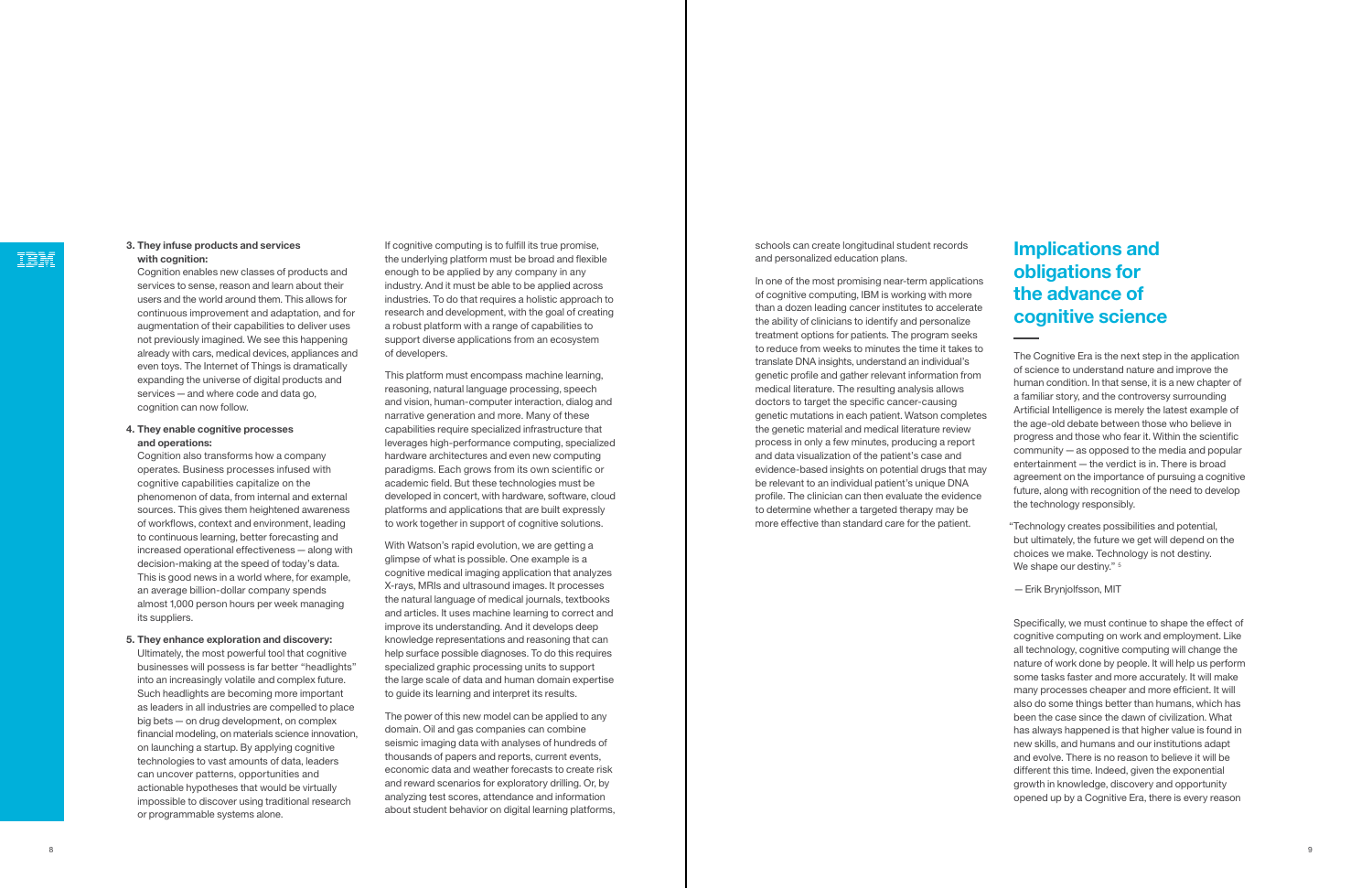

to believe that the work of humans will become ever-more interesting, challenging and valuable.

Equally important is the need for societal controls and safeguards. Again, such concerns are not unique to intelligent systems. Questions about security —both individual and institutional —attach themselves to every transformational technology, from automobiles to pharmaceuticals to mobile phones. These issues are already urgent, and will remain so as cognitive technologies develop. They are fueled especially by today's radical democratization of technology —driven by the rapid spread of networks and the cloud, and the accompanying reduction in costs.

We believe that the answer lies not in attempting to limit that democratization, but rather in embracing it while designing cognitive systems with privacy, security and human control integrated into their fabric.

## **Paving the way for the next generation of human cognition**

In the end, all technology revolutions are propelled not just by discovery, but also by business and societal need. We pursue these new possibilities not because we can, but because we must.

As with every revolutionary technology, our initial understanding will be limited —both by the world's complexity and by our own deeply ingrained biases and heuristics. However, for all these limitations, progress is imperative. Indeed, we pay a significant price for not knowing: not knowing what's wrong with a patient; not knowing which part of the

population wants to buy a product; not knowing where to find critical natural resources; not knowing where the risks lie in every investor's portfolio.

 "The greatest bar to wise action and the greatest source of fear is ignorance. A tiny candle gives misleading light and throws huge and ominous shadows. The sun at noon gives great light and throws no shadows. It is time to get this whole problem of men and machines under a blazing noonday beam. Computers will never rob man of his initiative or replace the need for his creative thinking. By freeing man from the more menial or repetitive forms of thinking, computers will actually increase the opportunities for the full use of human reason." 6

—Thomas Watson Jr., former Chairman and CEO

At IBM, we believe that many of the perennial problems of the world can be solved —and we believe that cognitive computing is the tool that will help us accomplish this ambitious goal.

The much-hyped drama of "man vs. machine" is a distraction from that, and it rests on an exciting but misguided fiction. Cognitive systems are not our competitor, nor will they become so. Neither the science nor the economics support such fears. Cognitive systems, as they actually exist, are a tool to deepen the relationship that really matters —the relationship between humans and the world.

In so doing, we will pave the way for the next generation of human cognition, in which we think and reason in new and powerful ways. It's true that cognitive systems are machines that are inspired by the human brain. But it's also true that these machines will inspire the human brain, increase our capacity for reason and rewire the ways in which we learn. In the 21st century, knowing all the answers won't distinguish someone's intelligence —rather, the ability to ask better questions will be the mark of true genius.